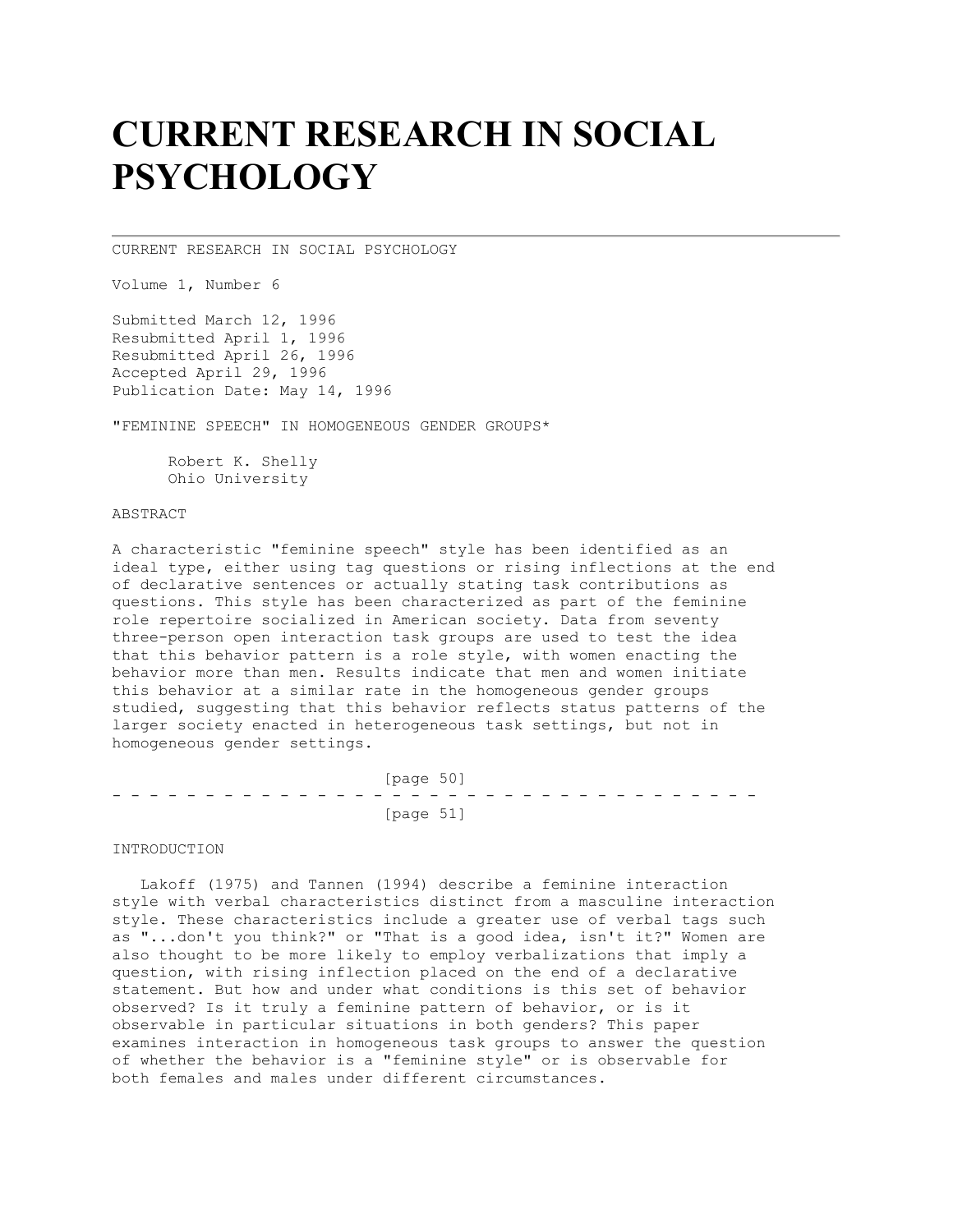Researchers report a variety of effects of gender in interaction in task groups. These effects, involving both verbal and nonverbal behavior, have been reported in heterogeneous and homogeneous groups. In general, men are reported to be more task-oriented than women (Strodtbeck and Mann, 1956; Nemeth, Endicott, and Wachtler, 1976; Aries, 1976; Borgatta and Stimson, 1963; Craig and Sheriff, 1986; Kelley, Wildman, and Urey, 1982; Lockheed and Hall, 1976; Mabry, 1985; Piliavin and Martin, 1978; Wood and Karten, 1986), and more likely to display high status interaction cues such as chin thrusts and looking while speaking than women (Dovidio, Brown, Heltman, Ellyson, and Keating, 1988; Dovidio, Ellyson, Keating, Heltman, and Brown, 1988; Carli, 1990). Women are more likely to engage in socioemotional behavior, be more concerned with social process (Piliavin and Martin, 1978; Lakoff, 1975; Tannen, 1995), smile more, and display low status cues such as looking while listening and withdrawn posture (Dovidio, et al., 1988; Dovidio, et al., 1988).

### EXPLANATIONS

 Two explanations have been advanced for the research results reviewed above. One emphasizes the feminine role, with an associated interaction style (Lakoff, 1975; Eagly and Karan, 1991; Maccoby, 1990; Tannen, 1995). This explanation asserts men and women are socialized to play particular gender roles in society, that this socialization creates trans-situational behavior repertoires, and that these repertoires are activated in most interaction situations, regardless of the situation or gender composition of the groups in the situation. These behavior repertoires include verbal behaviors, such as the use of tag questions and the demonstration of a willingness to agree with assertions of others, and nonverbal behaviors, such as smiling, gaze, and posture.

 [page 51] - - - - - - - - - - - - - - - - - - - - - - - - - - - - - - - - - - - [page 52]

 The other explanation asserts that observed differences in both interpersonal behavior and interaction cues such as verbal style, posture, and gaze are due to the instantiation of status differences from the larger society into the task group. Thus, the relative advantages of males and females in society are reflected in task groups, with females enacting a low status role and males enacting a high status role in situations in heterogeneous groups. In homogeneous groups, males and females should exhibit no differences in behaviors or interaction style. This approach has been developed by Berger and others in expectation states theory (Wagner and Berger, 1995; Ridgeway, 1988; 1991; Ridgeway and Diekema, 1992; Shelly and Munroe, 1994).

 According to this explanation, behavioral differences are observed when status differences are activated in task groups. One situation in which such differences are activated occurs when males and females are in heterogeneous task groups. Because of their higher social standing, males exhibit more high-status verbal and nonverbal behaviors than females in heterogeneous groups. Males talk more, exert influence, look more while speaking, and sit forward in their chairs. Similarly, females talk less, accept influence, look while listening, and sit back in their chairs.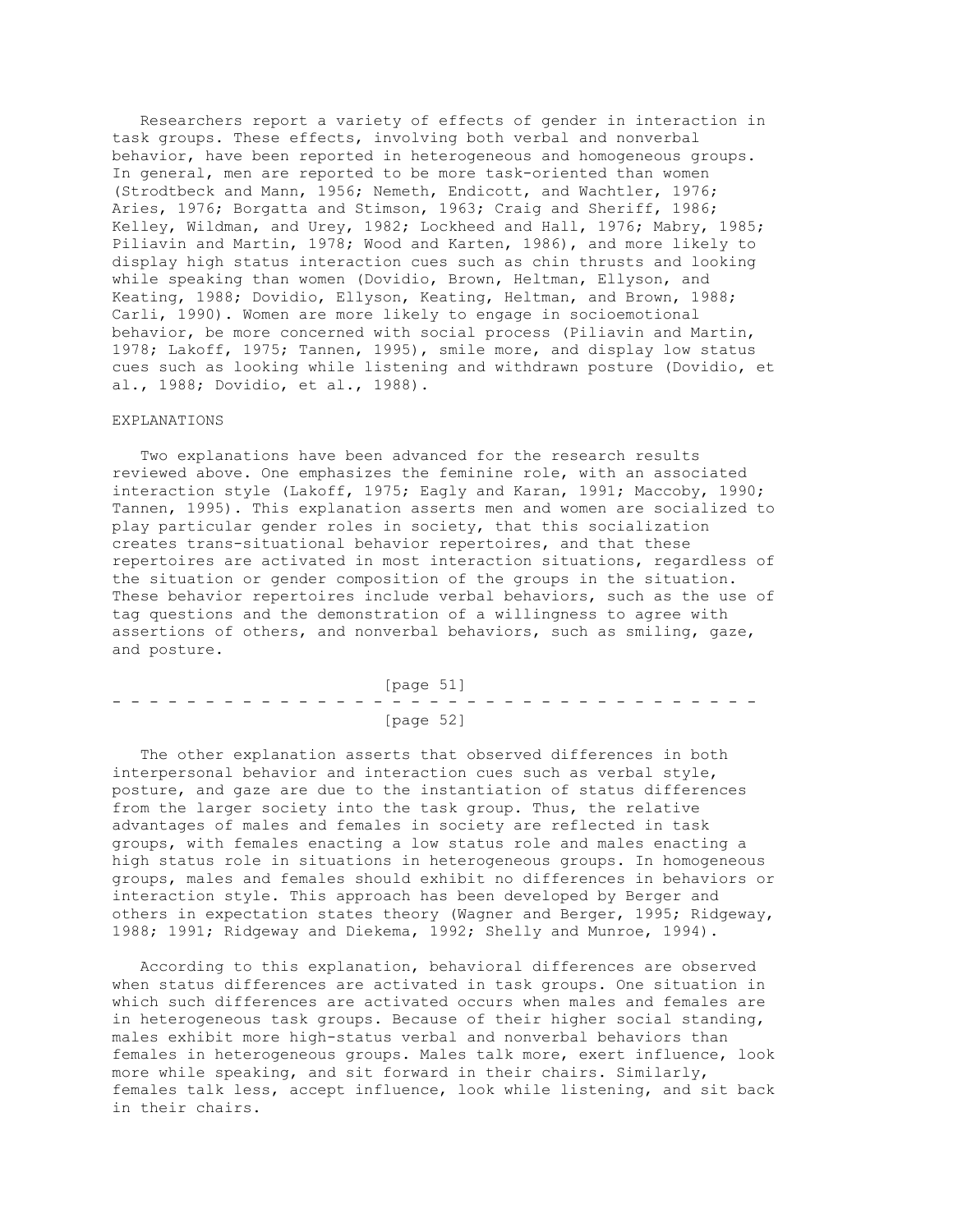In homogeneous groups, there should be no difference in verbal or nonverbal behavior due to the gender of the participants in the groups. Males and females should talk the same amount, be equally likely to exercise influence or be influenced, look while speaking, or look while listening. Other status organizing structures may produce these effects, but gender should not lead to behavioral differences in homogeneous groups.

 According to expectation states theory, the distinct interaction style associated with females in heterogeneous groups is a status effect, due to a lower standing of women in society and not a socialized pattern of role behavior. But, if gender is not activated in task groups, then males and females should employ verbal acts at the same rate in homogeneous task groups.

 Hypothesis: In task groups, males and females should employ verbal tags, such as questions at the end of declaratives and rising tone of voice at the end of declaratives, at different rates. That is, males should employ this behavior less than females.

|  |  |  |  |  |  | [page 52] |  |  |  |  |  |  |  |
|--|--|--|--|--|--|-----------|--|--|--|--|--|--|--|
|  |  |  |  |  |  |           |  |  |  |  |  |  |  |
|  |  |  |  |  |  | [page 53] |  |  |  |  |  |  |  |

## METHOD

 The data used to test the hypothesis consist of observations of interaction in seventy gender-homogeneous, three-person task groups (thirty-four male groups, thirty-six female groups). The groups were composed of undergraduate students at a state university who met to solve the NASA "Lost on the Moon Exercise" (Johnson and Johnson, 1994). The groups were distributed equally across seven conditions designed to test how different imposed social structures affect interaction. The conditions included a control condition in which no manipulation was carried out, a condition in which liking for others was manipulated, a condition in which an authority position was created, a condition in which skills of participants were varied, a condition in which the authority position was occupied by a highly skilled person, a condition in which the authority position was occupied by a well liked person, and a condition in which the skilled person was well liked. A more detailed discussion of the techniques employed in the experiment appears in Shelly and Munroe (1994).

 The independent variables are the sex of the group members, the condition of the experiment as an organizing structure, and the position of the actor (advantage with respect to others in the group).

 Measures of interaction were coded from video tapes of each group. Discussion lasted from ten to twenty minutes per group. All discussions concluded when consensus had been reached about the best solution to the problem. The coding identified statements with the following properties as verbal tags (TAG):(1) a declarative content, but ending with a tag question (e.g., "I think we should put the rope next, don't you?"); (2) statements that are declarative in content, but ending with a rising inflection (e.g., "I think the gun goes next (rise in tone of voice)."); (3) a response to a question that contains a suggestion for a task solution, but phrased as a question (e.g., (Q) "What should we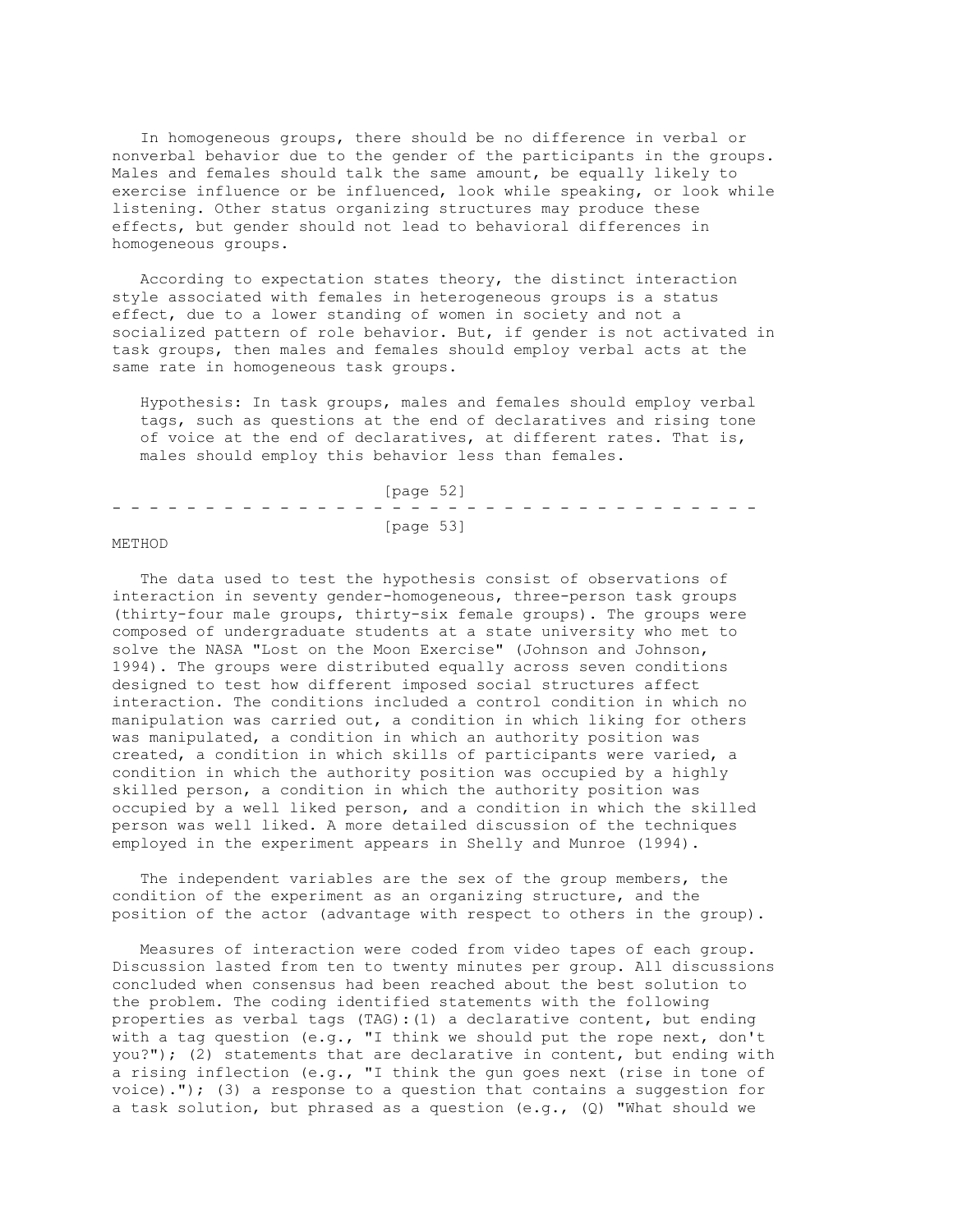put next?" (A) "What about the rope?"); and (4) a directly stated question that offers a solution to a task problem (e.g., "Should we put the rope next?").

 Two individuals coded independently of one another. The reliability analysis compared the constituent parts of the coding to one another and the total tagged activity, arriving at a Cronbach's alpha of .775. This is a moderate reliability compared to other studies of face-toface interaction that report values above .90.

#### RESULTS

 The individual measures of tagged interaction were summed to arrive at a total number of tags per actor (TAG). This ranged from zero to fifteen acts, with a mean of 3.64 and a median of 3.0.

 [page 53] - - - - - - - - - - - - - - - - - - - - - - - - - - - - - - - - - - - [page 54]

 Two other measures may be created from this measure and its place in the total interaction in the group. One is the percent of each actor's own initiations that are tagged (PCTTAG), which measures the extent to which a person is consistently deferential to others in a task group. The range for this measure is zero to twenty seven percent, with a mean of 4.66 and a median of 3.74.

 The second measure is the percent of total activity in a group accounted for by tagged activity by an individual, which indicates how much an individual might stand out by using tagged speech in interaction (TAGPCTTOT). This variable has a range from zero to thirty one percent, with a mean of 2.29 and median of 1.44.

 The simplest test of the hypothesis is to compare means for males and females for tagged speech (TAG). Comparing means for the percent of own speech that is tagged (PCTTAG) provides a test normed on the actor. Comparing means for the percent t of total group speech tagged (TAGPCTTOT) allows a test of the hypothesis normed on the group. The results of these tests are shown in Table 1.

Table 1. Means of tagged speech measures by sex.

 Sex TAG PCTTAG TAGPCTTOT Male 3.43 4.92 2.73 (N=102) Female 3.84 4.40 1.87  $(N=108)$  $T-test$   $t=-1.02$   $t=.95$   $t=1.85$ p=.308 p=.342 p=.066

It is clear that in these homogeneous groups, females do not generate significantly more verbal tags than males. This is true for the frequency with which this behavior is generated (TAG). Females initiate slightly more behavior of this sort, but a goodness of fit interpretation of the t-test would suggest that this behavior is initiated at the same rate for each gender (p=.308).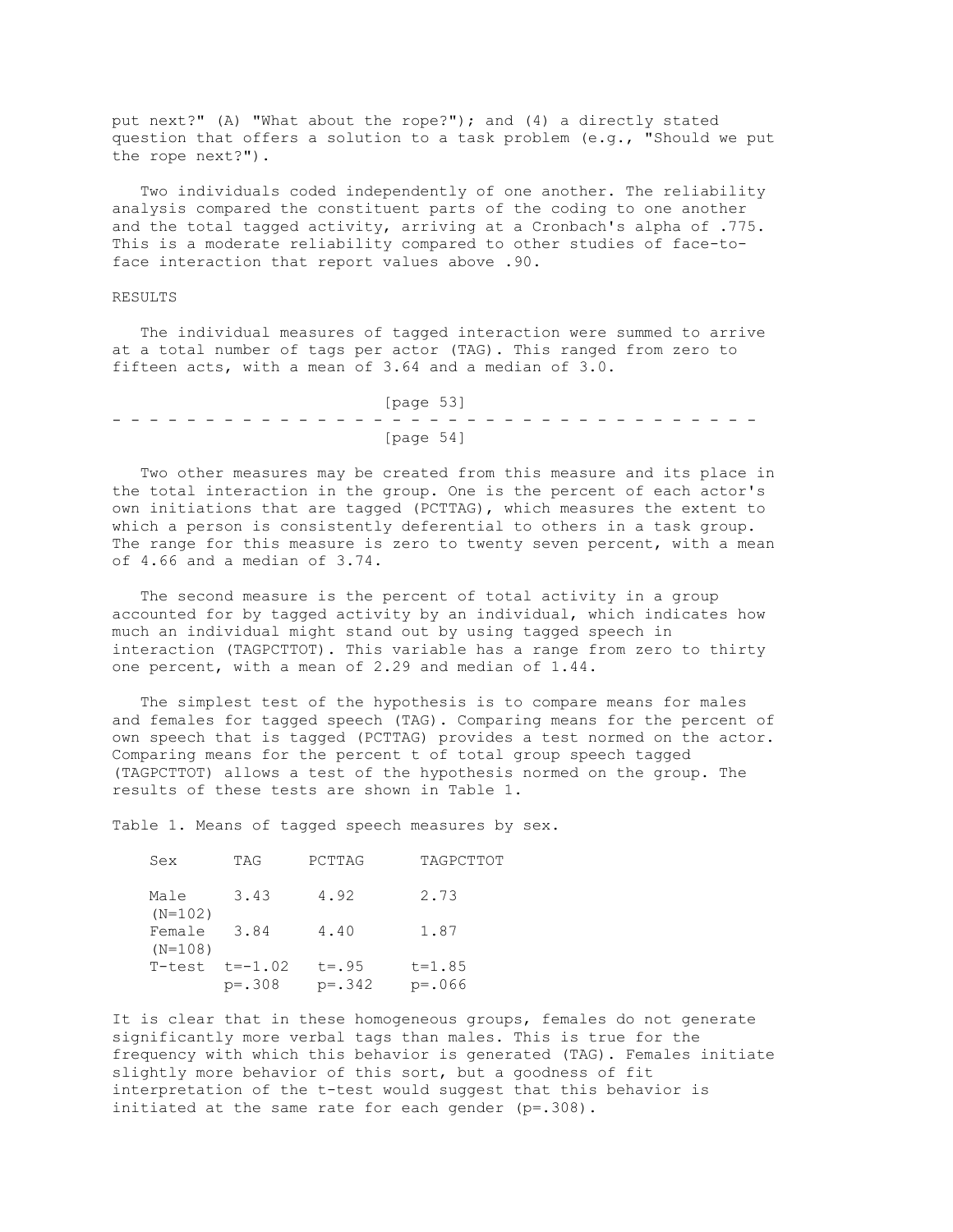For both percentage measures, males initiate more activity, though the results are not significantly different for either measure. A goodness of fit interpretations for the percent of a person's activity generated (PCTTAG) would suggest no difference between males and females on this behavioral measure (p=.342). Males initiate a higher percentage of total interaction than females as tagged activity (TAGPCTTOT), though this difference is not significant at the usual level.

|  |  |  |  |  | [page 54] |  |  |  |  |  |  |  |  |
|--|--|--|--|--|-----------|--|--|--|--|--|--|--|--|
|  |  |  |  |  |           |  |  |  |  |  |  |  |  |
|  |  |  |  |  | [page 55] |  |  |  |  |  |  |  |  |

 If a directional hypothesis is formulated for tagged activity as a percentage of total interaction, with males expected to generate more of this activity than females, the result (males=2.73% versus females=1.87%) is significant at the .05 level. This is a direct reversal of the gender hypothesis I set out to test.

 The possibility of interactions between the sex of the group and the imposed structure is examined to determine if females and males behave differently in some situations but not others. An analysis of variance tests this hypothesis. The ANOVA identifies two statistically significant main effects and one significant interaction between gender and condition. One main effect is for position: being in the relative advantaged position versus the disadvantaged position makes it more likely the actor will engage in tagged speech  $(X(a)=4.17$  versus  $X(d)=3.38$ , F=5.494; 1 d.f., p=.02). There is also a statistically significant effect for condition of the experiment, with tagged behavior more likely in Skill at task and Authority and Skill conditions (F=7.062, 6 d.f., p=.00). Table 2 presents the results for TAG for such an analysis. Analysis of the PCTTAG and TAGPCTTOT produce similar results.

Table 2. Means of tagged speech (TAG) by sex and imposed structure.

| Condition               | Total Tags | Male             | Female                  |
|-------------------------|------------|------------------|-------------------------|
| Control                 | 3.93       | 3.40<br>$(N=15)$ | 4.47<br>$(N=15)$        |
| Formal<br>Authority     | 2.37       | 2.33<br>$(N=18)$ | 2.42<br>$(N=12)$        |
| Liking                  | 3.13       | 2.58<br>$(N=12)$ | 3.50<br>$(N=18)$        |
| Skill<br>at task        | $5.30***$  | 2.53<br>$(N=15)$ | $8.07*, **$<br>$(N=15)$ |
| Authority<br>and Liking | 2.50       | 2.00<br>$(N=15)$ | 3.00<br>$(N=15)$        |
| Skill<br>and Liking     | 3.37       | 3.73<br>$(N=15)$ | 3.00<br>$(N=15)$        |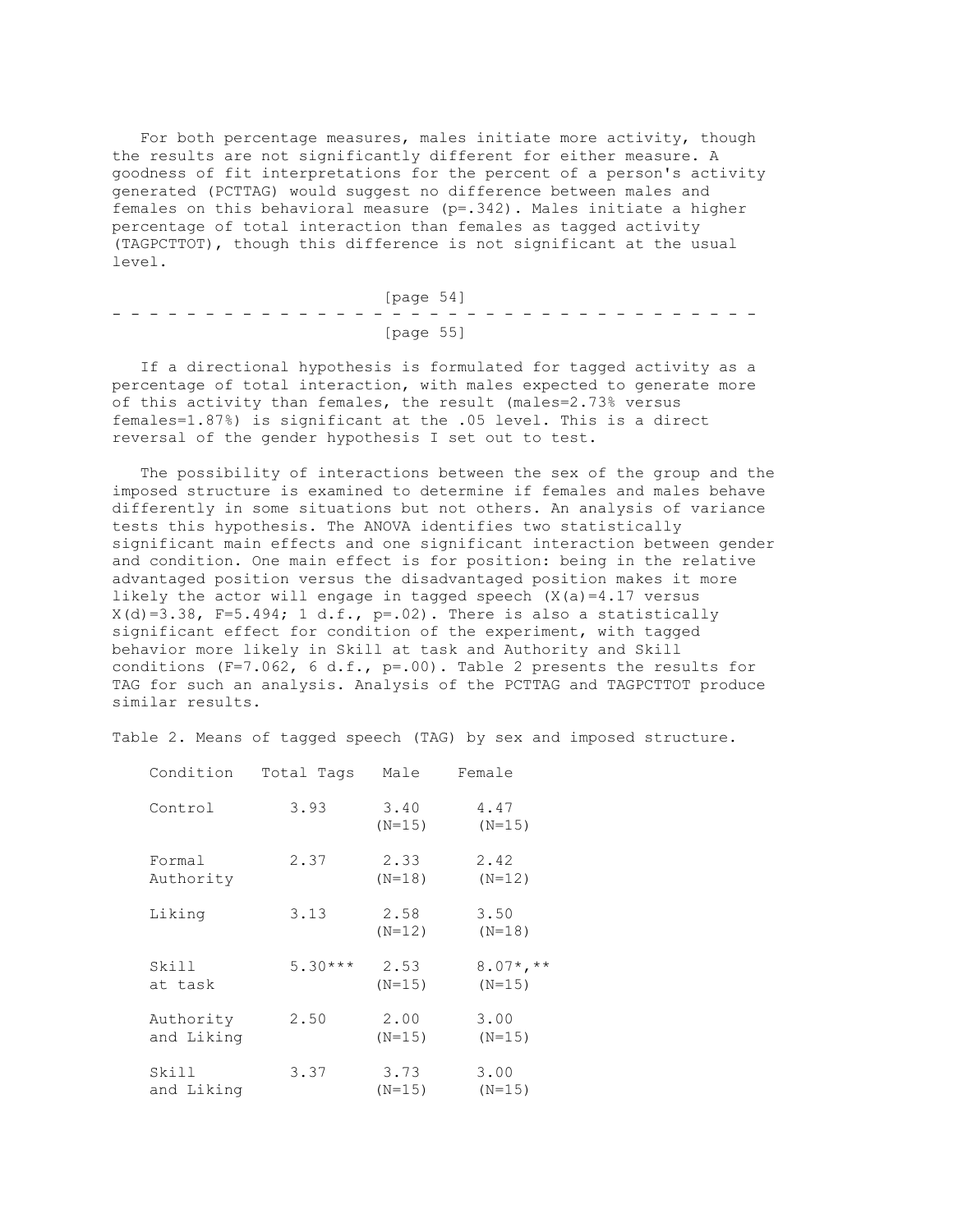Authority 4.90\*\*\* 8.50\*,\*\* 2.50 and Skill (N=12) (N=18)

\* Significantly different from the opposite sex actor in this condition. This comparison is by Tukey test for significant differences.

\*\* Significantly different from the other conditions in this sex. This comparison is by Tukey test for significant differences.

\*\*\* The mean for the Skill condition is significantly different than the means for the Authority, Authority and Liking, and Liking Condition. The mean for the Authority and Skill condition is significantly different from the means for the Authority and Authority and Liking Conditions. This comparison is by Tukey test for differences.

 [page 55] - - - - - - - - - - - - - - - - - - - - - - - - - - - - - - - - - - - [page 56]

 The introduction of manipulations for structures in these groups does not alter the result that males and females do not differ in the rate at which they initiate tagged speech. But there are two conditions for which this is not true. Females in the Skill condition initiate more tagged speech than either males in this condition or females in other structures. Males in the Authority and Skill condition initiate more tagged speech in this condition than males in other conditions as well.

 Controlling for the rate of initiation by examining the percentage of tagged speech does not alter these conclusions for PCTTAG. There is an interaction effect observable in the Authority condition for TAGPCTTOT. Females assigned to the Authority condition initiate more tagged speech than do males as a percentage of their total interaction (.85 percent of total activity for males versus 1.59 percent of total activity for females).

 Overall, males and females initiate tagged speech at the same rate in these homogeneous gender task groups. Effects observed in imposed social structures show advantaged actors employ the speech style more than disadvantaged actors. Interactions with gender and imposed structures show complementary results with females engaging in this behavior more in one condition of the experiment and males in another. Differences between males and females are not significant in the other five conditions of the study. Females initiate more tagged behavior as a percentage of total interaction, but in only one condition of the experiment. The task of explaining these results remains.

## SUMMARY AND CONCLUSIONS

 The question I set out to answer was whether tagged speech can be thought of as a distinct interaction style, characteristic of one gender. The alternative interpretation is that such speech distinguishes one gender from another only when gender is activated as a status characteristic. This alternative suggests males and females in task groups will exhibit such interaction patterns differentially only in heterogeneous groups, and not in homogeneous groups. This is the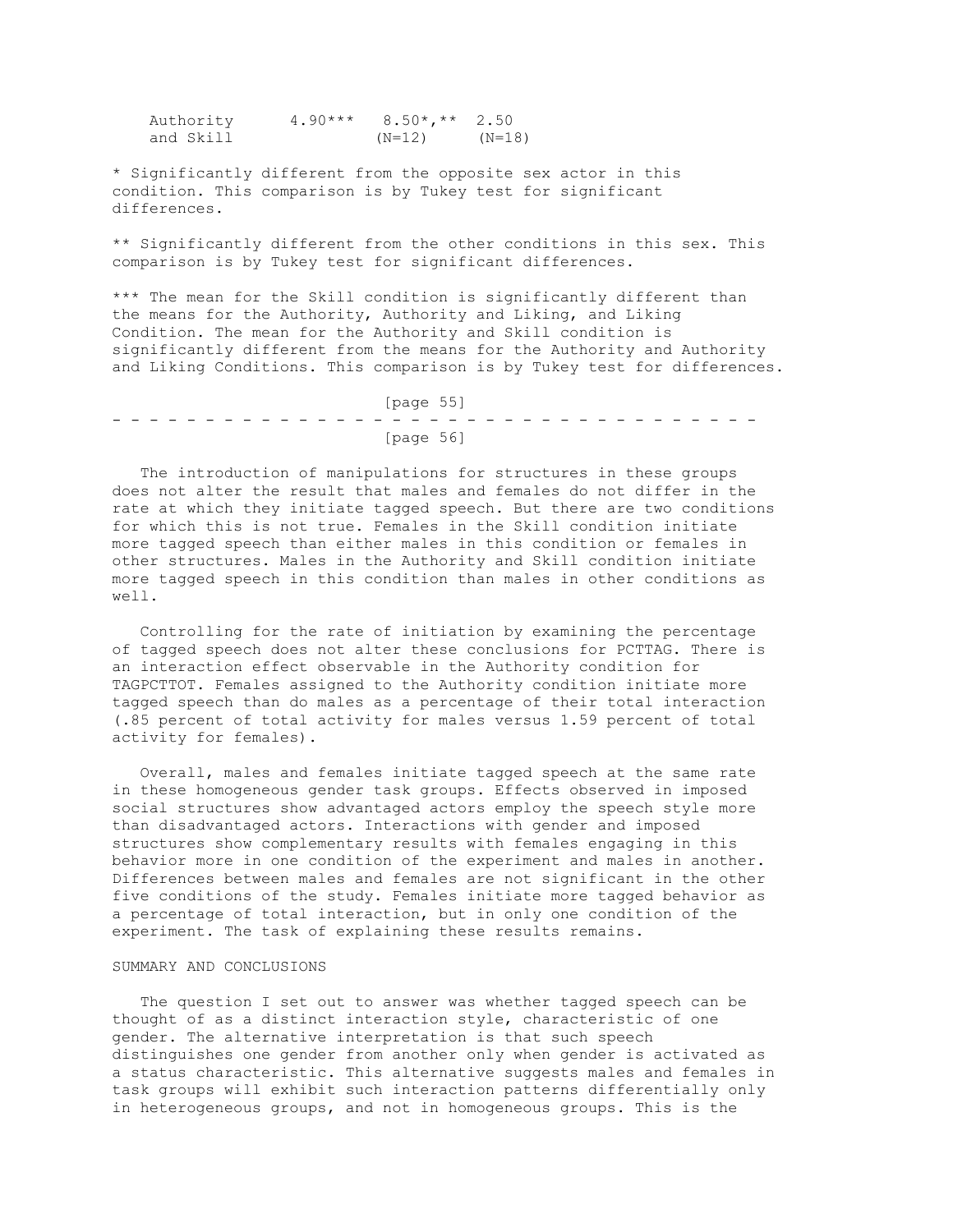overall finding for the seventy groups studied for this report: males and females behave the same in this study.

 Males and females initiate tagged speech, the "feminine style," at the same rate in homogeneous groups, no matter how the activity is measured (simple frequency, normed on the actor, or normed on the group). Some interaction effects are observed in various imposed social structures, but these effects are observed in male groups in one structure and in female groups in another structure. There are no differences in rate of initiation of tagged speech in the other five types of groups. Thus the conclusion is that tagged speech is not a "feminine speech" style socialized in gender roles.

| [page 56] |  |  |  |  |  |  |  |  |  |  |  |  |  |  |           |  |  |  |  |  |  |  |  |  |
|-----------|--|--|--|--|--|--|--|--|--|--|--|--|--|--|-----------|--|--|--|--|--|--|--|--|--|
|           |  |  |  |  |  |  |  |  |  |  |  |  |  |  |           |  |  |  |  |  |  |  |  |  |
|           |  |  |  |  |  |  |  |  |  |  |  |  |  |  | [page 57] |  |  |  |  |  |  |  |  |  |

 Two explanations for these results are possible. One is that actors seek to "sugarcoat" task activity if legitimation of task action is suspect. This would account for the results cited by Tannen (1994) and others, and is consistent with the results described above. The activity would thus have differential meaning as suggested by Ridgeway and Diekema (1992): high status actors employ the behavior under some conditions, and low status actors employ it under other circumstances.

 Another possibility is that tagged behavior is a status cue (Berger, Webster, Ridgeway, and Rosenholtz, 1986). Task cues, verbal and nonverbal acts, provide information about an actor's capacity to perform a task. Tagged behavior communicates such information (Newcombe and Arnkoff, 1979). A well designed experiment in which male and female actors reproduce tagged and untagged speech patterns in attempting to influence subjects would provide a strong test of tagged speech as a status cue. Such a study would advance our understanding of how men and women interact with members of the same sex and members of the opposite sex and the meanings they attach to verbal and nonverbal interaction behavior.

#### ENDNOTE

\*Research reported here was supported in part by grants from Ohio University Research Challenge Funds and from DAAL03-86-D-0001 from the Naval Training Systems Center. Views, opinions, and findings contained in this report are those of the author and should not be construed as an official Department of the Army position, policy or decision.

#### REFERENCES

Aries, Elizabeth J. 1976. Interaction patterns and themes of male and female,and mixed sex groups. Small Group Behavior 7: 7-18.

Berger, Joseph, Murray Webster, Jr., Cecilia L. Ridgeway, and Susan Rosenholtz. 1986. Status Cues, Expectations, and Behavior. In Edward J. Lawler (Editor) Advances in Group Processes. Greenwich, CT: JAI Press, Inc.

Borgatta, Edgar F. and John Stimson. 1963. Sex differences in interaction characteristics. Journal of Social Psychology 60: 89-100.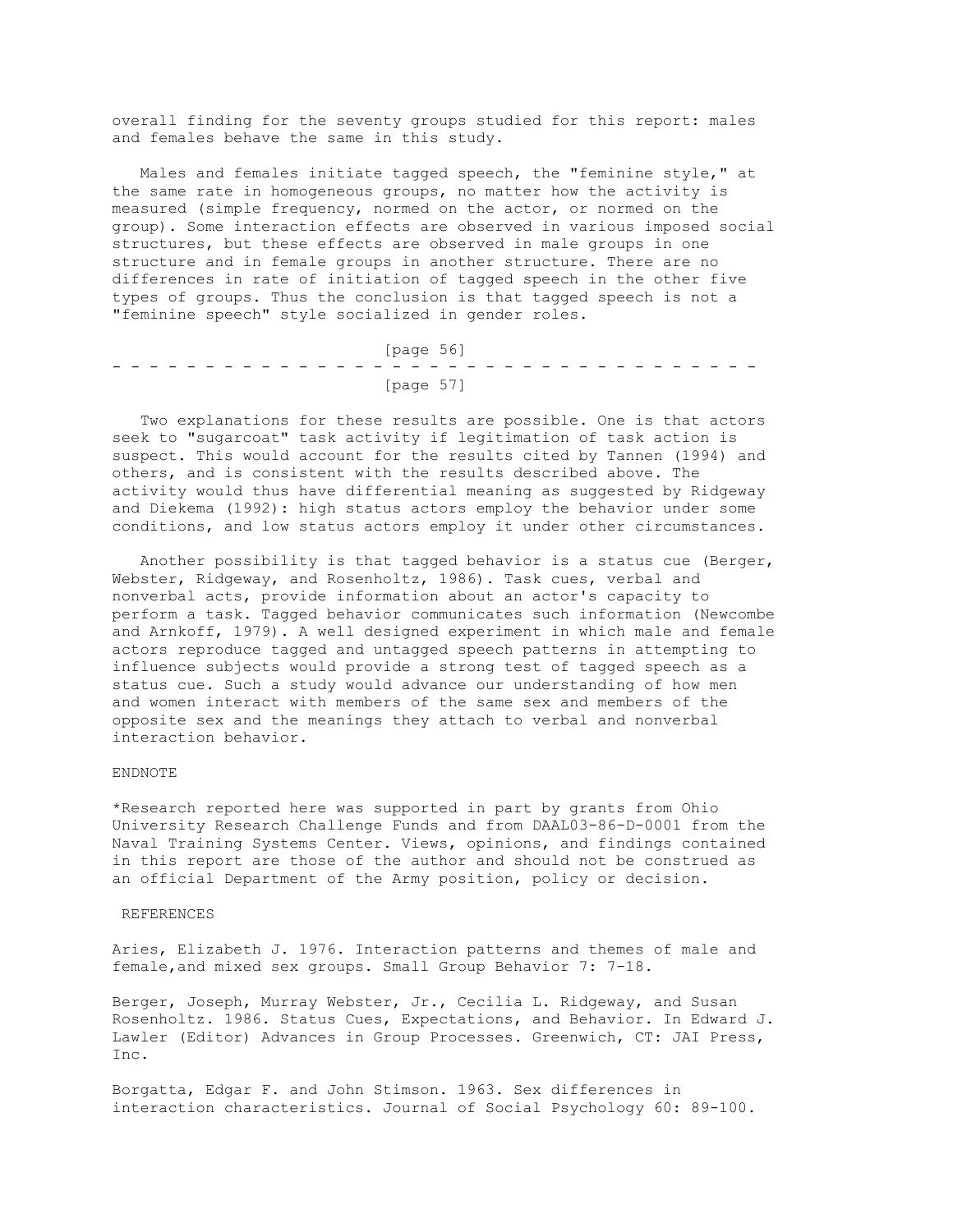Craig, Jane M. and Carolyn W. Sherif. 1986. The effectiveness of men and women in problem-solving groups as a function of group gender composition. Sex Roles 14: 453-66.

Dovidio, John F., Clifford E. Brown, Karen Heltman, Steve L. Ellyson, and Caroline F. Keating. 1988. Power displays between women and men in discussions of gender-linked tasks: A multichannel study. Journal of Personality and Social Psychology 55: 580-587.

 [page 57] - - - - - - - - - - - - - - - - - - - - - - - - - - - - - - - - - - - [page 58]

Dovidio, John F., Steve L. Ellyson, Caroline F. Keating, Karen Heltman, and Clifford E. Brown. 1988. The relationship of social power to visual displays of dominance between men and women. Journal of Personality and Social Psychology 54: 233-242.

Eagly, Alice H. and Steven J. Karan. 1991. Gender and the emergence of leaders. Journal of Personality and Social Psychology 60: 685-710.

Johnson, David W. and Frank P. Johnson. 1994. Joining Together: Group Theory and Group Skills. Boston, MA: Allyn and Bacon.

Kelley, Jeffrey A., Hal E. Wildman, and Jon R. Urey. 1982. Gender and sex role differences in group decision-making social interactions: a behavioral analysis. Journal of Applied Social Psychology 12: 112-127.

Lakoff, Robin. 1975. Language and Women's Place. New York: Harper and Row.

Lockheed, Marlaine E. and Katherine P. Hall. 1976. Conceptualizing sex as a status characteristic: Applications to leadership training strategies. Journal of Social Issues 32: 111- 124.

Mabry, Edward. 1985. The effects of gender composition and task structure on small group interaction. Small Group Behavior 16: 75-96.

Maccoby, Eleanor E. 1990. Gender and relationships: A developmental account. American Psychologist 45: 513-520.

Nemeth, Charlan, Jeffrey Endicott, and Joel Wachtler. 1976. From the '50's to the '70's: Women in jury deliberations. Sociometry 39: 293- 304.

Newcombe, Nora and Diane Arnkoff. 1979. Effects of speech style and sex of speaker on person perception. Journal of Personality and Social Psychology 37: 1293-1303.

Piliavin, Jane A. and Rachel R. Martin. 1978. The effects of sex composition of groups on style of social interaction. Sex Roles 4: 281- 96.

Ridgeway, Cecilia L. 1988. Gender differences in task groups: A status and legitimacy account. In Murray A. Webster, Jr. and Martha Foschi (Editors) Status Generalization: New Theory and Research. Stanford, CA: